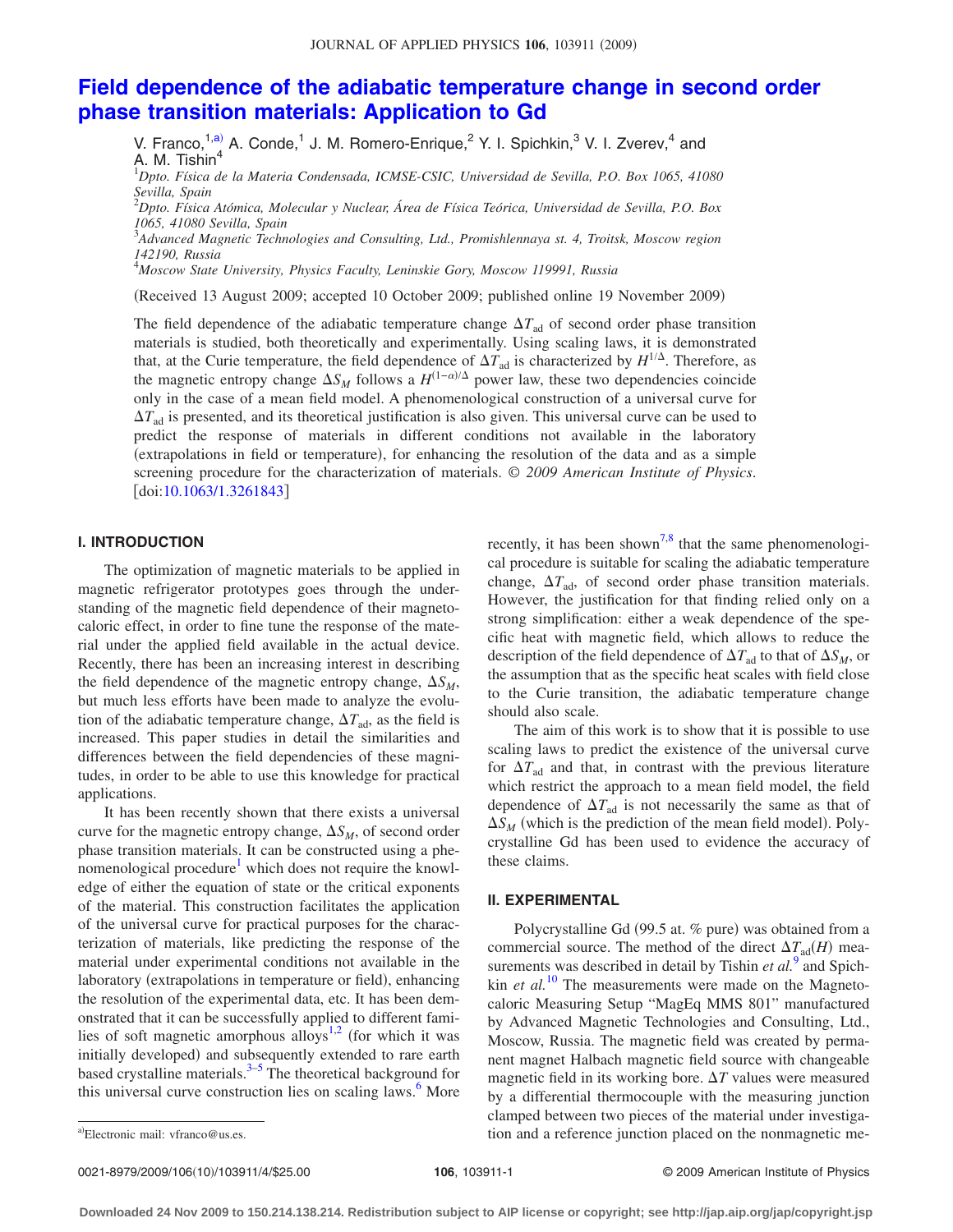<span id="page-1-0"></span>

FIG. 1. (Color online) Temperature dependence of the adiabatic temperature change measured in polycrystalline Gd for maximum applied fields ranging from  $0.38 \times 10^6$  up to  $1.50 \times 10^6$  A/m. Lines are spline fits to the data.

tallic sample holder near the sample.  $\Delta T$  and *H* values were recorded simultaneously and continuously over the whole cycle of the magnetic field change, which makes it possible to construct the  $\Delta T_{\text{ad}}(H)$  curves and on the basis of this data get  $\Delta T_{\text{ad}}(T)$  at necessary magnetic field change  $(\Delta H)$  value. The measurements were made near the corresponding Curie temperatures  $T_c$  at the magnetic field change rate of 1 T/s. The maximum magnetic field  $(H)$  was 1.87 T.

#### **III. RESULTS AND DISCUSSION**

Figure [1](#page-1-0) shows the different  $\Delta T_{\text{ad}}(T)$  curves for different values of the maximum applied field. In order to find the position and magnitude of the peak, a spline interpolation has been performed and is indicated as continuous lines in the figure. At the peak, the field dependence of  $\Delta T_{ad}$  can be assumed to be a power law, with an exponent *p*

$$
\Delta T_{\rm ad}^{\rm pk} \propto H^p \tag{1}
$$

in an analogous way to that of the power law for  $\Delta S_M$ . From the interpolated curves of Fig. [1,](#page-1-0) the exponent *p* can be extracted by performing a nonlinear fit to the data, as shown in Fig. [2.](#page-1-1) The obtained value is  $p=0.70\pm0.01$ . This result is in good agreement with previous literature results.<sup>11</sup> Two conclusions can be extracted from this value: the exponent is different from that of  $\Delta S_M$  for Gd,<sup>4</sup> and it is different from the mean field prediction of  $2/3$  of the mean field model.<sup>12</sup>

The adiabatic temperature change can be expressed as

<span id="page-1-2"></span>
$$
\Delta T_{\text{ad}} = -\mu_0 \int_0^H \frac{T}{c_p} \left(\frac{\partial M}{\partial T}\right)_H dH.
$$
 (2)

According to Krasnow and Stanley, $^{13}$  the specific heat scales with field as

$$
\frac{c_p(t,H)}{H^{-\alpha/\Delta}} = c\left(\frac{H}{|t|^{\Delta}}\right),\tag{3}
$$

where  $c$  is a scaling function. The scaling form of the magnetic equation of state can be expressed as

<span id="page-1-1"></span>

FIG. 2. (Color online) Field dependence of the maximum adiabatic temperature change determined from the spline fits of Fig. [1.](#page-1-0) Line is the fit to a power law.

$$
\frac{M}{|t|^{\beta}} = m_{\pm} \left( \frac{H}{|t|^{\Delta}} \right),\tag{4}
$$

where  $t = (T - T_C)/T_C$  is the reduced temperature,  $T_C$  is the Curie temperature,  $\Delta = \beta \delta$  is the gap exponent and the plus (minus) sign corresponds to  $t > 0$  ( $t < 0$ ), respectively. Therefore, Eq.  $(2)$  $(2)$  $(2)$  transforms to

<span id="page-1-3"></span>
$$
\Delta T_{\text{ad}} = -\mu_0 \int_0^{H/|t|^{\Delta}} dx \frac{T}{H^{-\alpha/\Delta} c(x)} |t|^{1-\alpha} [\beta m_{\pm}(x) - \Delta x m'_{\pm}(x)]
$$
  

$$
= -\mu_0 |t| \int_0^{H/|t|^{\Delta}} dx \frac{T}{c(x)} x^{\alpha/\Delta} [\beta m_{\pm}(x) - \Delta x m'_{\pm}(x)]
$$
  

$$
= |t| \widetilde{f}(t/H^{1/\Delta})
$$
  

$$
= H^{1/\Delta} f(t/H^{1/\Delta}).
$$
 (5)

This equation shows that if the reduced temperature *t* is rescaled by a factor proportional to  $H^{1/\Delta}$ , and the adiabatic temperature change also by  $H^{1/\Delta}$ , the experimental data should collapse onto the same curve. As  $\Delta T_{\text{ad}}$  is a temperature magnitude, it is reasonable that it scales with field in the same way as the temperature axis. It is worth noting the difference with the scaling for the magnetic entropy change, which is  $H^{(1-\alpha)/\Delta}$  (where  $1-\alpha = \beta + \Delta - 1$ ).<sup>[6](#page-3-4)</sup> In the case of the mean field model,  $\alpha = 0$  and the field dependences for both magnitudes coincide, as predicted in Ref. [12.](#page-3-11) However, for any other value set of the critical exponents, the field dependences of  $\Delta T_{ad}$  and  $\Delta S_M$  are different, in agreement with our experimental results.

Taking into account the small values of the critical exponent  $\alpha$ , a fact which introduces an additional complication for its experimental determination, the comparison between the two different field dependencies of  $\Delta T_{\text{ad}}$  and  $\Delta S_M$  could be a method for determining the value of exponent  $\alpha$ . However, as the experimental setups for measuring the magnetization curves, from which  $\Delta S_M$  is calculated, and the setup for measuring  $\Delta T_{\text{ad}}$  are intrinsically different, the finding of minor differences in both field dependencies relies extensively on the calibration in field and temperature of both

**Downloaded 24 Nov 2009 to 150.214.138.214. Redistribution subject to AIP license or copyright; see http://jap.aip.org/jap/copyright.jsp**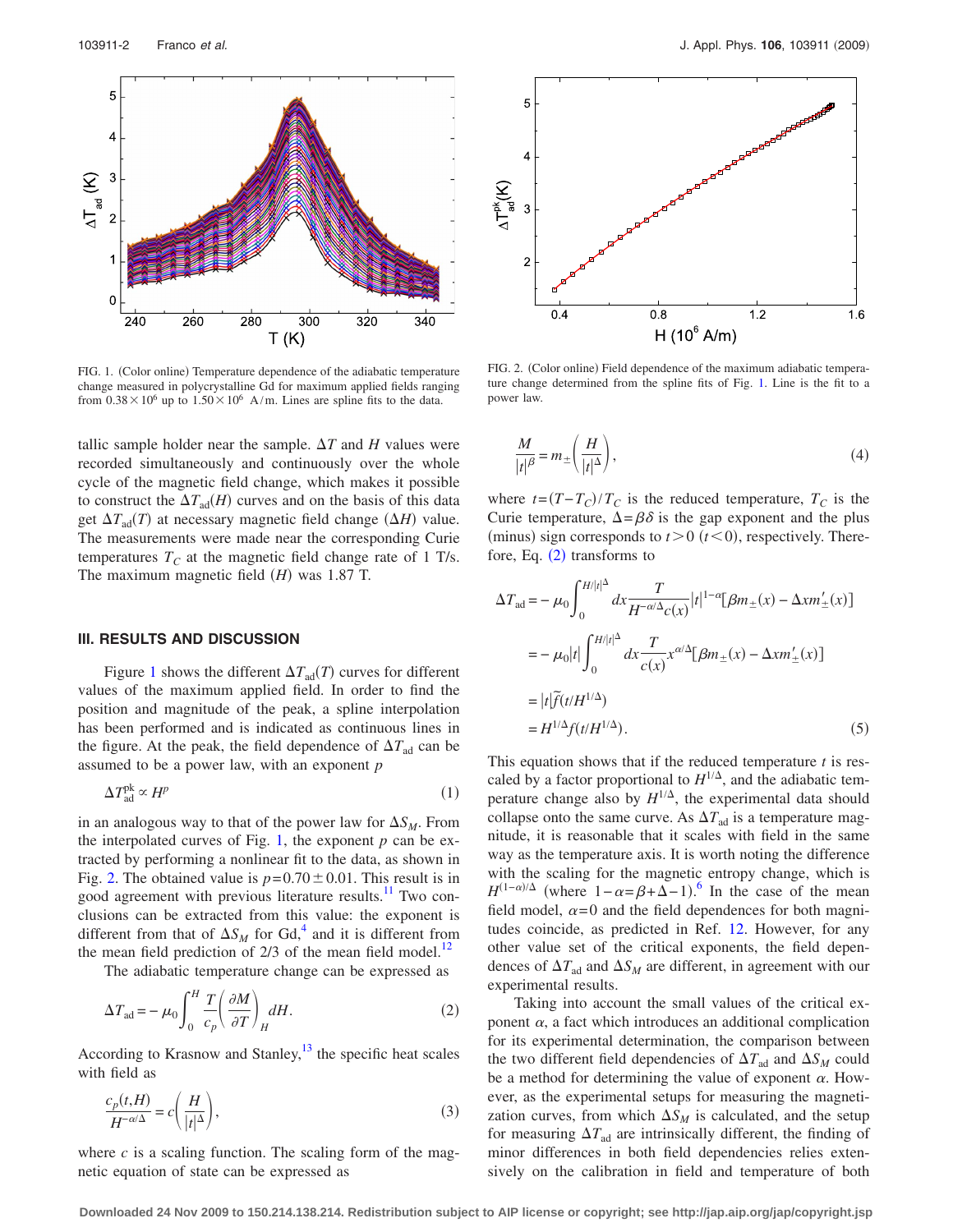<span id="page-2-0"></span>

FIG. 3. (Color online) Universal curve for the adiabatic temperature change curves of Fig. [1.](#page-1-0) Line is the average of the different curves corresponding to the different fields.

setups. Moreover, magnetometers usually do not place the temperature sensor in contact with the sample or sample holder, but measure the temperature of the sample chamber. Therefore, depending on measuring conditions, small oscillations of sample temperature could be expected, imposing a limitation on the accurate determination of  $\alpha$  by using this comparison. More detailed studies on these experimental constraints are being undertaken.

In order to construct the phenomenological universal curve for  $\Delta T_{\text{ad}}$ , an analogous procedure to that described in Refs. [1](#page-3-0) and [6](#page-3-4) for  $\Delta S_M$  can be used. It consists in normalizing the  $\Delta T_{\text{ad}}$  curves with respect to their maximum and rescaling the temperature axis as

$$
\theta = (T - T_C)/(T_r - T_C),\tag{6}
$$

where  $T_r$  is the temperature of the point of each curve which fulfils  $\Delta T_{\text{ad}} / \Delta T_{\text{ad}}^{\text{pk}} = K$  for  $T > T_C$ , and *K* is a constant smaller than one which can be arbitrarily chosen for each study (for the present work  $K=0.5$ ) and whose purpose is to set the equivalent points of the different curves at the same reduced temperature  $\theta = 1$ . Figure [3](#page-2-0) shows the universal curve constructed for the experimental  $\Delta T_{\text{ad}}(H, T)$  curves of Fig. [1.](#page-1-0) The agreement between this phenomenological construction and the prediction of Eq.  $(5)$  $(5)$  $(5)$  can be checked by testing the field dependence of the reference temperature  $T_r$ . According to the previously presented theoretical predictions,  $T_r$  should scale with field in the same way as  $\Delta T_{\text{ad}}$  does. Therefore, once the field dependence of  $\Delta T_{\text{ad}}$  has been extracted from the nonlinear fit of Fig. [2,](#page-1-1) it has been used to construct the abscissa axis of Fig. [4,](#page-2-1) where the straight line is a linear fit to the data, showing a good agreement between theory and phenomenological procedure. A further test would be to check that the temperature at which the peak of  $\Delta T_{ad}$  takes place,  $T_{\rm pk}$ , also scales with field in the same way. In this case, the procedure is trickier, as for determining  $T_{\rm pk}$  with enough resolution the previously mentioned spline interpolation of the curves has to be performed. By imposing a resolution of 0.1 K in the interpolate temperature axis, Fig. [5](#page-2-2) shows the evolution of the peak position with field, together with a linear fit to the data. Regardless of the discretization of the data

<span id="page-2-1"></span>

FIG. 4. (Color online) Field dependence of the reference temperature used for constructing the universal curve. The exponent  $\Delta$  was obtained from the nonlinear fit of Fig. [2.](#page-1-1) Line corresponds to a linear fit to the data.

points imposed by the resolution, the predicted field dependence is fulfilled. For the maximum applied field of 1.87 T, the increase of the peak temperature with applied magnetic field remains around 1K. The intercept of the linear fits of Figs. [4](#page-2-1) and [5](#page-2-2) should give the Curie temperature of the material and should be coincident in both cases. The values of the intercepts are  $294.5 \pm 0.1$  and  $294.3 \pm 0.1$ , respectively, confirming the good agreement between the experimental results and the theoretical predictions. The accurate determination of the Curie temperature of the sample could be done using standard methods as that of Belov–Goryaga or the one proposed by Kouvel–Fisher. Less standard techniques should be tested on raw samples.

There would be another possible test of the accuracy of the claims, alternative to the self consistent test presented above. It would consist in using the literature values of the critical exponents of Gd for checking the field dependencies of the peak adiabatic temperature change and reference temperatures. However, there is a large dispersion in the literature data for Gd, ascribed to different sample preparations,

<span id="page-2-2"></span>

FIG. 5. (Color online) Temperature of the maximum adiabatic temperature change, determined from the spline fits of Fig. [1,](#page-1-0) as a function of field. The exponent  $\Delta$  was obtained from the nonlinear fit of Fig. [2.](#page-1-1) Line corresponds to a linear fit to the data.